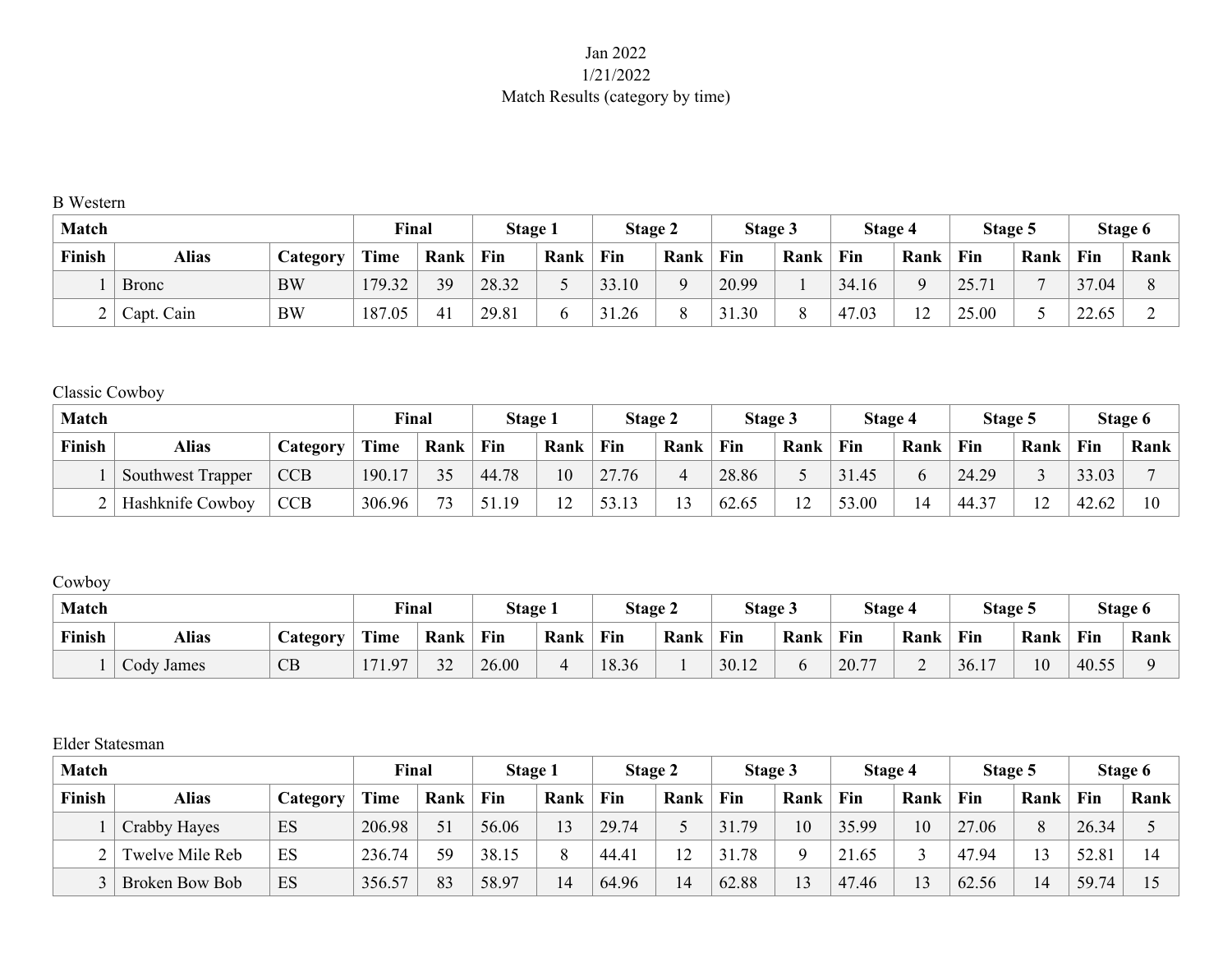Frontier Cartridge Duelist

| <b>Match</b>  |                  |          | Final |                          | Stage 1 |      | <b>Stage 2</b> |      | Stage 3 |                | Stage 4 |      | Stage 5 |      |     | Stage 6 |
|---------------|------------------|----------|-------|--------------------------|---------|------|----------------|------|---------|----------------|---------|------|---------|------|-----|---------|
| <b>Finish</b> | Alias            | Category | Time  | Rank                     | Fin     | Rank | Fin            | Rank | Fin     | Rank           | Fin     | Rank | Fin     | Rank | Fin | Rank    |
|               | Don Coyote (MDQ) | FCD      |       | $\overline{\phantom{a}}$ | 999.99  | 16   | 999.99         | 16   | 999.99  | $\overline{6}$ | 999.99  | 16   | 999.99  | 16   |     |         |

Grande Dames

| <b>Match</b>  |                     |                       | <b>Final</b> |      | Stage 1 |         | <b>Stage 2</b>                  |                          | Stage 3 |                                  | Stage 4 |      | Stage 5 |        |                          | Stage 6 |
|---------------|---------------------|-----------------------|--------------|------|---------|---------|---------------------------------|--------------------------|---------|----------------------------------|---------|------|---------|--------|--------------------------|---------|
| <b>Finish</b> | Alias               | $\mathcal{L}$ ategory | Time         | Rank | Fin     | Rank    | Fin                             | Rank                     | Fin     | Rank                             | Fin     | Rank | Fin     | Rank   | Fin                      | Rank    |
|               | <b>Frosty Roses</b> | GD                    | 405.<br>77   | コピ   | 76.40   | 15<br>运 | .49<br>$\overline{\phantom{m}}$ | $\overline{\phantom{0}}$ | $+.50$  | $\overline{A}$<br>$\overline{4}$ | 87.07   |      | 69.28   | $\sim$ | .03<br>$\bigcap$ 1<br>41 |         |

Ladies Senior

| <b>Match</b> |              |          | Final  |      | Stage 1 |      | Stage 2        |      | Stage 3 |      | <b>Stage 4</b> |      | Stage 5 |      |       | Stage 6 |
|--------------|--------------|----------|--------|------|---------|------|----------------|------|---------|------|----------------|------|---------|------|-------|---------|
| Finish       | Alias        | Category | Time   | Rank | Fin     | Rank | Fin            | Rank | Fin     | Rank | Fin            | Rank | Fin     | Rank | Fin   | Rank    |
|              | Alberta Anne | LS       | 237.30 | 48   | 23.16   | ∼    | $\sim$<br>41.2 |      | 76.42   | ⊥ັ   | 27.56          | ັ    | 35.88   |      | 33.01 |         |

Senior

| <b>Match</b> |                |          | Final  |      | <b>Stage 1</b> |      | <b>Stage 2</b> |                | Stage 3 |      | Stage 4 |      | Stage 5       |      |       | Stage 6       |
|--------------|----------------|----------|--------|------|----------------|------|----------------|----------------|---------|------|---------|------|---------------|------|-------|---------------|
| Finish       | Alias          | Category | Time   | Rank | Fin            | Rank | Fin            | Rank           | Fin     | Rank | Fin     | Rank | Fin           | Rank | Fin   | Rank          |
|              | Donny two Legs |          | 133.45 | 16   | 22.82          |      | 20.38          |                | 21.05   |      | 22.52   |      | 21.02         |      | 25.66 |               |
| ∸            | Sundown Mike   |          | 228.18 | 59   | 36.21          |      | 35.56          | $\overline{0}$ | 36.76   |      | 32.90   |      | $-1.87$<br>41 |      | 44.88 | $\sim$<br>$-$ |

Silver Senior

| <b>Match</b> |            |                 | Final  |      | <b>Stage 1</b> |      | <b>Stage 2</b> |             | Stage 3 |      | Stage 4 |      | Stage 5 |      |            | Stage 6 |
|--------------|------------|-----------------|--------|------|----------------|------|----------------|-------------|---------|------|---------|------|---------|------|------------|---------|
| Finish       | Alias      | <b>Category</b> | Time   | Rank | Fin            | Rank | Fin            | Rank        | Fin     | Rank | Fin     | Rank | Fin     | Rank | <b>Fin</b> | Rank    |
|              | Kirk James | SS              | 131.34 | 14   | 23.61          |      | 20.04          | $\sim$<br>↩ | 28.11   |      | 19.25   |      | 17.50   |      | 22.83      |         |
| ∸            | Silvertip  | SS              | 212.51 | 46   | 46.62          |      | 30.74          |             | 25.88   |      | 32.32   |      | 25.13   |      | 51.82      |         |